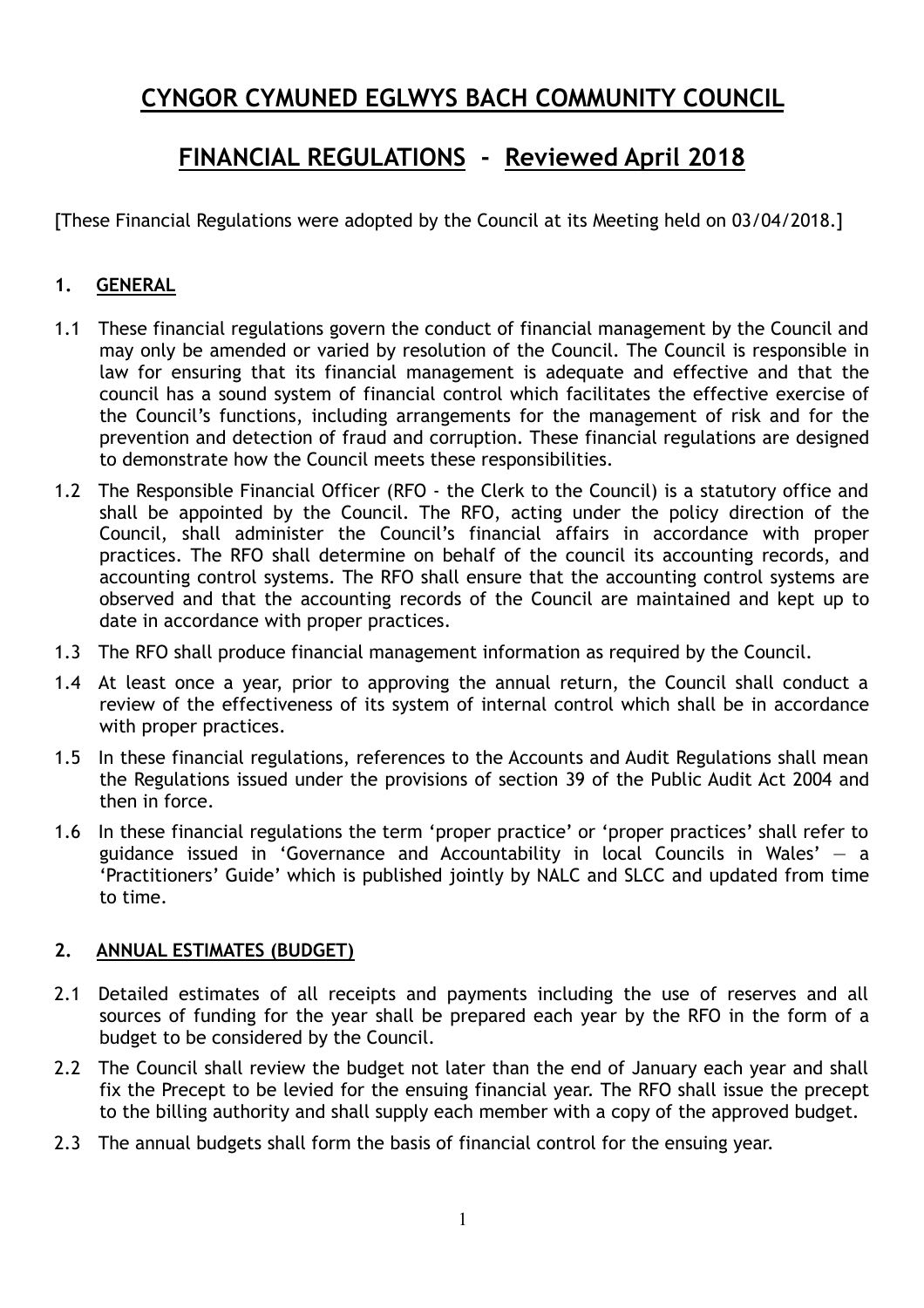2.4 The Council shall consider the need for and shall have regard to a one year forecast of revenue and capital receipts and payments which may be prepared at the same time as the annual budget.

## **3. BUDGETARY CONTROL**

- 1. Expenditure on revenue items may be incurred up to the amounts included for that class of expenditure in the approved budget.
- 2. No expenditure may be incurred that will exceed the amount provided in the revenue budget for that class of expenditure. During the budget year and with the approval of Council, having considered fully the implications for public services, unspent and available amounts may be moved to other budget headings or to an earmarked reserve as appropriate.
- 3.3 The RFO shall regularly provide the Council with a quarterly account balances which can be compared with monthly expenditure and income.
- 3.4 The Clerk may incur expenditure on behalf of the Council which is necessary to carry out any repair replacement or other work which is of such extreme urgency that it must be done at once, whether or not there is any budgetary provision for the expenditure, subject to a limit of £500. The Clerk shall report the action to the Council as soon as practicable thereafter.
- 3.5 Unspent provisions in the revenue budget shall not be carried forward to a subsequent year unless placed in an earmarked reserve by resolution of the Council.
- 3.6 No expenditure shall be incurred in relation to any capital project and no contract entered into or tender accepted involving capital expenditure unless the Council is satisfied that the necessary funds are available, or the requisite borrowing approval has been obtained.
- 3.7 All capital works shall be administered in accordance with the Council's standing orders and financial regulations relating to contracts.

## **4. ACCOUNTING AND AUDIT**

- 4.1 All accounting procedures and financial records of the Council shall be determined by the RFO in accordance with the Accounts and Audit Regulations.
- 4.2 The RFO shall complete the annual financial statements of the Council, including the council's annual return, as soon as practicable after the end of the financial year and shall submit them and report thereon to the Council.
- 4.3 The RFO shall complete the Accounts of the Council contained in the Annual Return (as supplied by the Auditor appointed from time to time by the Audit Commission) and shall submit the Annual Return for approval and authorisation by the Council within the timescales set by the Accounts and Audit Regulations.
- 4.4 The RFO shall ensure that there is adequate and effective system of internal audit of the Council's accounting, financial and other operations in accordance with proper practices. Any officer or member of the Council shall, if the RFO or internal auditor requires, make available such documents of the Council which appear to the RFO or internal auditor to be necessary for the purpose of the internal audit and shall supply the RFO or internal auditor with such information and explanation as the RFO or internal auditor considers necessary for that purpose.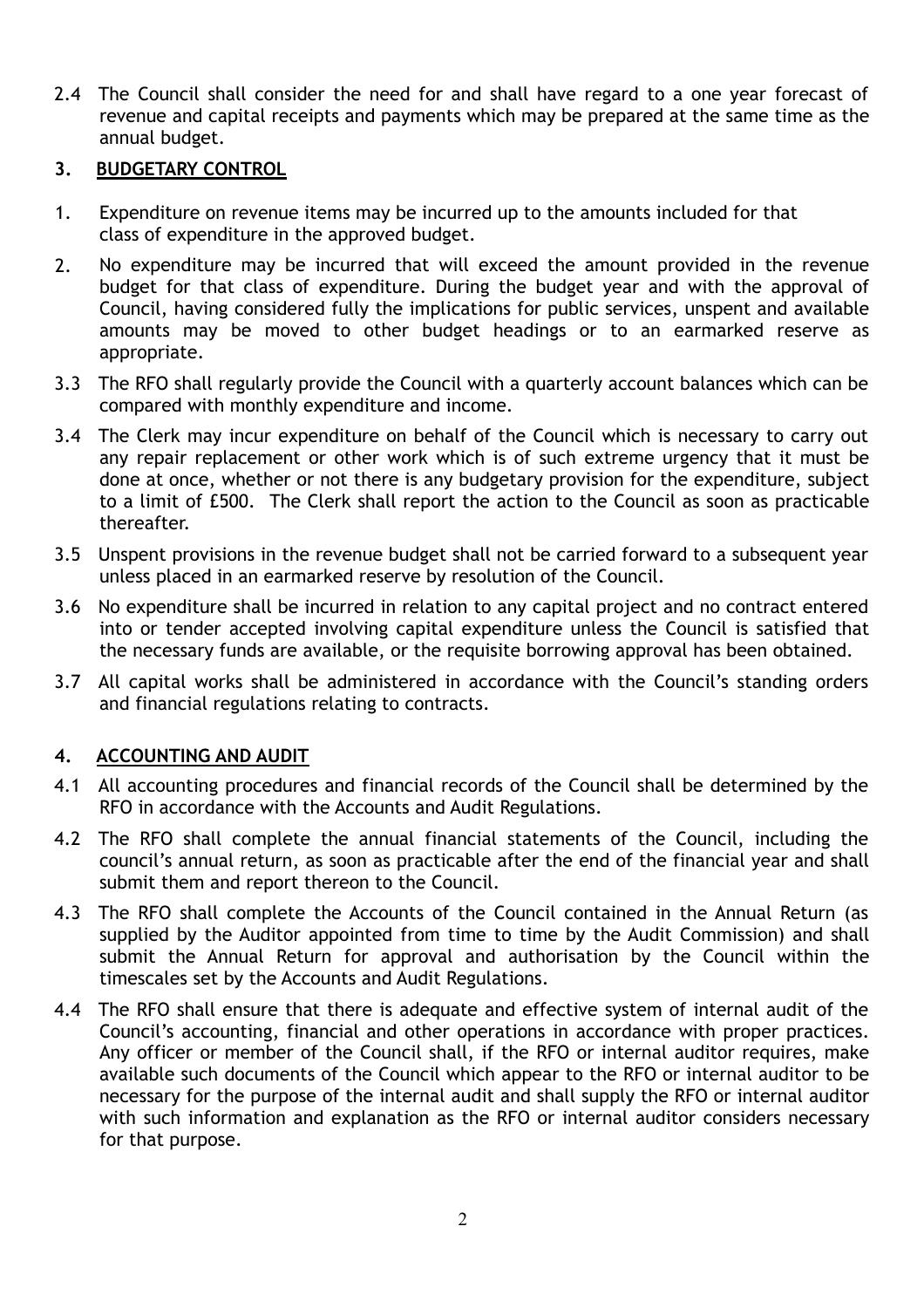- 4.5 The internal auditor shall be appointed by and shall carry out the work required by the council in accordance with proper practices. The internal auditor, who shall be competent and independent of the operations of the Council, shall report to Council in writing, or in person, on a regular basis with a minimum of one annual written report in respect of each financial year. In order to demonstrate objectivity and independence, the internal auditor shall be free from any conflicts of interest and have no involvement in the financial decision making, management or control of the council.
- 4.6 The RFO shall make arrangements for the opportunity for inspection of the accounts, books, and vouchers and for the display or publication of any Notices and statements of account required by Public Audit Act (Wales) 2004 and the Accounts and Audit Regulations (Wales).
- 4.7 The RFO shall, as soon as practicable, bring to the attention of all councillors any correspondence or report from the internal or external auditor, unless the correspondence is of a purely administrative matter.

## **5. BANKING ARRANGEMENTS AND CHEQUES**

- 5.1 The Council's banking arrangements, including the bank mandate, shall be made by the RFO and approved by the Council. They shall be regularly reviewed for efficiency.
- 5.2 A schedule of the payments required, forming part of the agenda for the meeting, shall be prepared by the RFO and, together with the relevant invoices, be presented to Council. If the schedule is in order it shall be authorised by a resolution of the Council and shall be initialled by the Chairman of the meeting. If more appropriate the detail may be shown in the minutes of the meeting.
- 5.3 Cheques drawn on the bank account in accordance with the schedule referred to in paragraph 5.2 or in accordance with paragraph 6.4 shall be signed by three members of Council.
- 5.4 To indicate agreement of the details shown on the cheque or order for payment with the counterfoil and the invoice or similar documentation.

## **6. PAYMENT OF ACCOUNTS**

- 6.1 All payments shall be effected by cheque or other order drawn on the Council's bankers.
- 6.2 All invoices for payment shall be examined, verified and certified by the Clerk. The Clerk shall satisfy him/herself that the work, goods or services to which the invoice relates shall have been received, carried out, examined and approved.
- 6.3 The RFO shall examine invoices in relation to arithmetic accuracy and shall analyse them to the appropriate expenditure heading. The Clerk shall take all steps to settle all invoices submitted, and which are in order, at the next available Council meeting.
- 6.4 If a payment is necessary to avoid a charge to interest under the Late Payment of Commercial Debts (Interest) Act 1998, and the due date for payment is before the next scheduled meeting of Council, where the Clerk and RFO certify that there is no dispute or other reason to delay payment, the Clerk may (notwithstanding para 6.3) take all steps necessary to settle such invoices provided that a list of such payments shall be submitted to the next appropriate meeting of Council.

#### **7. PAYMENT OF SALARIES**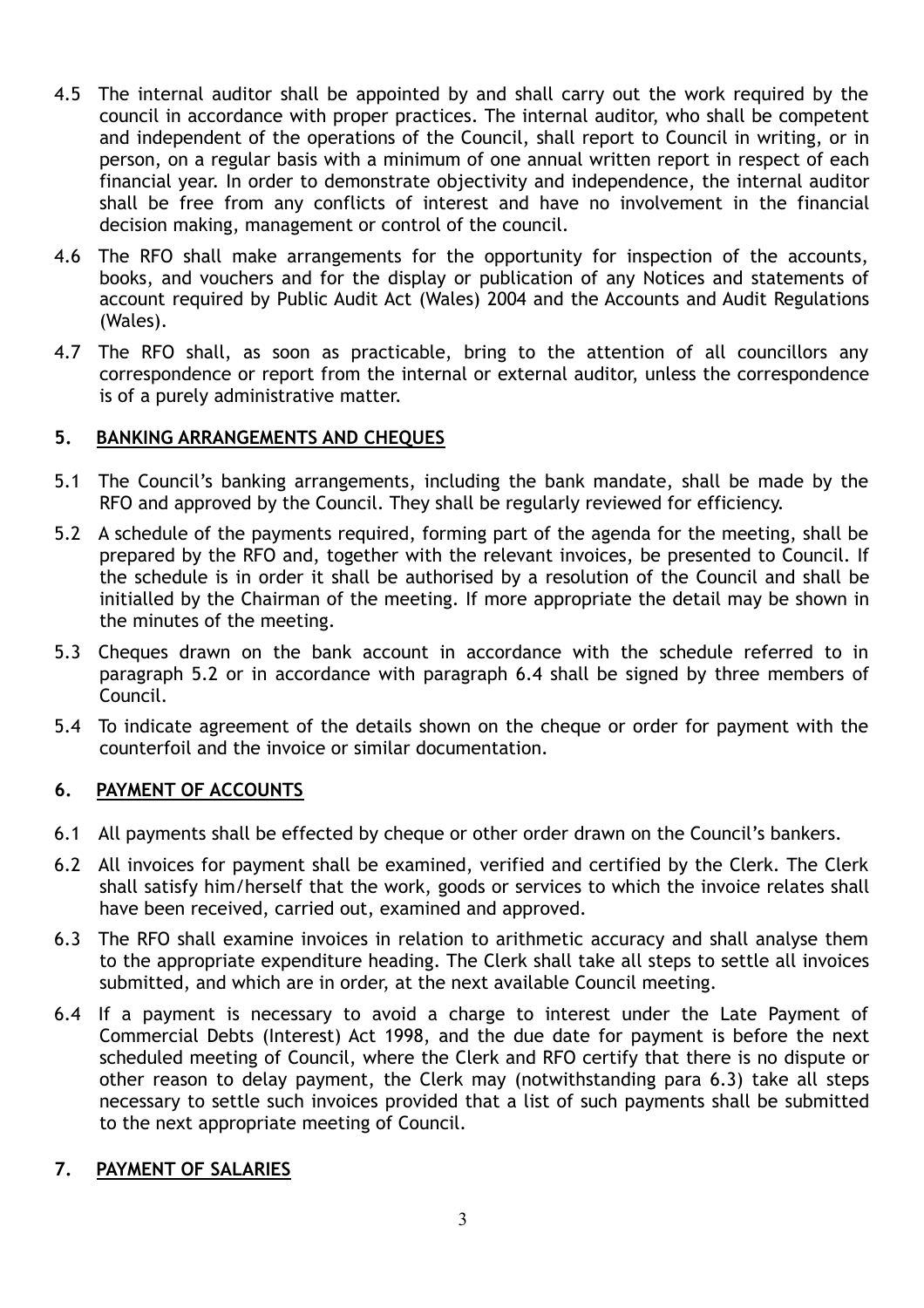1. The RFO will be included in a 'Pay As You Earn' system.

 Appropriate enquiries should be carried out with HMRC regarding payments to an individual for the contract for the cleaning of the public conveniences and written confirmation received from the individual if the PAYE system is not applicable.

## **8. LOANS AND INVESTMENTS**

8.1 Currently not applicable.

## **9. INCOME**

- 9.1 The collection of all sums due to the Council shall be the responsibility of and under the supervision of the RFO.
- 9.2 Particulars of all charges to be made for work done, services rendered or goods supplied shall be agreed annually by the Council, notified to the RFO and the RFO shall be responsible for the collection of all accounts due to the Council.
- 9.3 The Council will review all fees and charges annually, following a report of the Clerk
- 9.4 Any sums found to be irrecoverable and any bad debts shall be reported to the Council and shall be written off in the year.
- 9.5 All sums received on behalf of the Council shall be banked intact as directed by the RFO. In all cases, all receipts shall be deposited with the Council's bankers with such frequency as the RFO considers necessary.
- 9.6 The origin of each receipt shall be entered on the paying-in slip.
- 9.7 Personal cheques shall not be cashed out of money held on behalf of the Council.
- 9.8 The RFO shall promptly complete any VAT Return that is required. Any repayment claim due in accordance with VAT Act 1994 section 33 shall be made at least bi-annually.
- 9.9 Where any significant sums of cash are regularly received by the Council, the RFO shall take such steps as are agreed by the Council to ensure that more than one person is present when the cash is counted in the first instance, that there is a reconciliation to some form of control such as ticket issues, and that appropriate care is taken in the security and safety of individuals banking such cash.

## **10. ORDERS FOR WORK, GOODS AND SERVICES**

- 10.1 An official letter shall be issued for all work, goods and services unless a formal contract is to be prepared.
- 10.2 All members and officers are responsible for obtaining value for money at all times. An officer issuing an official order shall ensure as far as reasonable and practicable that the best available terms are obtained in respect of each transaction, usually by obtaining two or more quotations or estimates from appropriate suppliers, subject to any de minimis provisions in Regulation 11 (I) below
- 10.3 The RFO shall verify the lawful nature of any proposed purchase before the issue of any order, and in the case of new or infrequent purchases or payments, the RFO shall ensure that the statutory authority shall be reported to the meeting at which the order is approved so that the minutes can record the power being used.

## **11. CONTRACTS**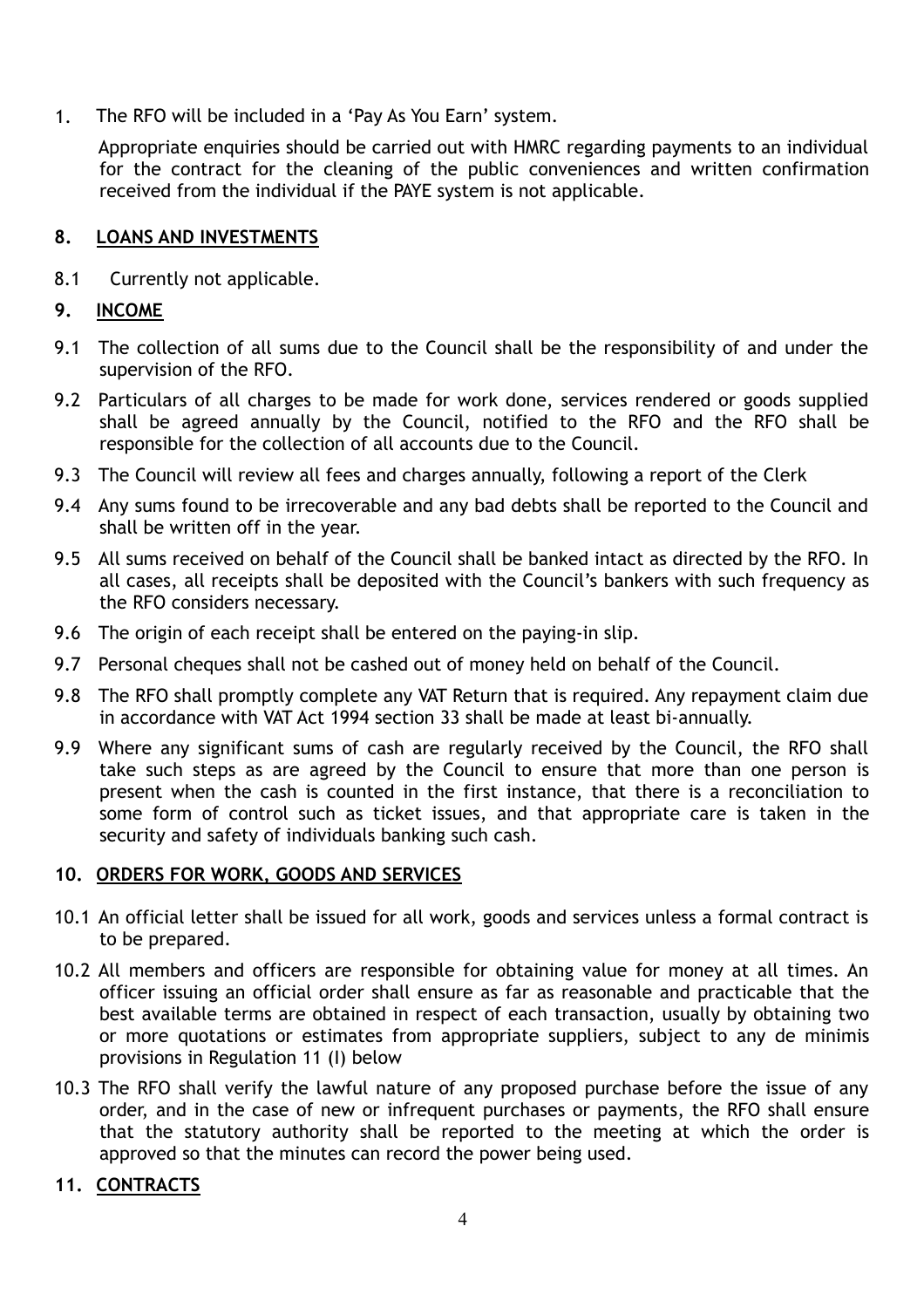- 11.1 Procedures as to contracts are laid down as follows:
	- (a) Every contract shall comply with these financial regulations, and no exceptions shall be made, otherwise than in an emergency, provided that these regulations shall not apply to contracts which relate to items (i) to (vi) below:
		- (i) letting of the public conveniences cleaning contract due to lack of interest;
		- (ii) for the supply of gas, electricity, water, sewerage and telephone services; (iii) for specialist services such as are provided by solicitors, accountants, surveyors and planning consultants;
		- (iv) for work to be executed or goods or materials to be supplied which consist of repairs to or parts for existing machinery or equipment or plant;
		- (v) for work to be executed or goods or materials to be supplied which constitute an extension of an existing contract by the Council;
		- (vi) for additional audit work of the external Auditor up to an estimated value of £250 (in excess of this sum the Clerk shall act after consultation with the Chairman and Vice Chairman of Council);
		- (vii) for goods or materials proposed to be purchased which are proprietary articles and/or are only sold at a fixed price.
	- (b) Where it is intended to enter into a contract exceeding £1,000 in value for the supply of goods or materials or for the execution of works or specialist services other than such goods, materials, works or specialist services as are excepted as set out in paragraph (a) the Clerk shall invite tenders by way of press, local notices and village website.
	- (c) When applications are made to waive financial regulations relating to contracts to enable a price to be negotiated without competition the reason shall be embodied in a recommendation to the Council.
	- (d) Such invitation to tender shall state the general nature of the intended contract and the Clerk shall obtain the necessary technical assistance to prepare a specification in appropriate cases. The invitation shall in addition state that tenders must be addressed to the Clerk in the ordinary course of post. Each tendering firm shall be supplied with a specifically marked envelope in which the tender is to be sealed and remain sealed until the prescribed date for opening tenders for that contract.
	- (e) All sealed tenders shall be opened at the same time on the prescribed date by the Clerk in the presence of at least one member of Council.
	- (f) If less than two tenders are received for contracts above £1,000 or if all the tenders are identical the Council may make such arrangements as it thinks fit for procuring the goods or materials or executing the works.
	- (g) Any invitation to tender issued under this regulation shall contain a statement to the effect of Standing Orders.
	- (h) When it is to enter into a contract less than £1,000 in value for the supply of goods or materials or for the execution of works or specialist services other than such goods, materials, works or specialist services as are excepted as set out in paragraph (a) the Clerk shall obtain two quotes (priced descriptions of the proposed supply); where the value is below £500 and above £250 the Clerk shall strive to obtain 2 quotes. Otherwise, Regulation 10 (3) above shall apply.
	- (i) The Council shall not be obliged to accept the lowest of any tender or quote.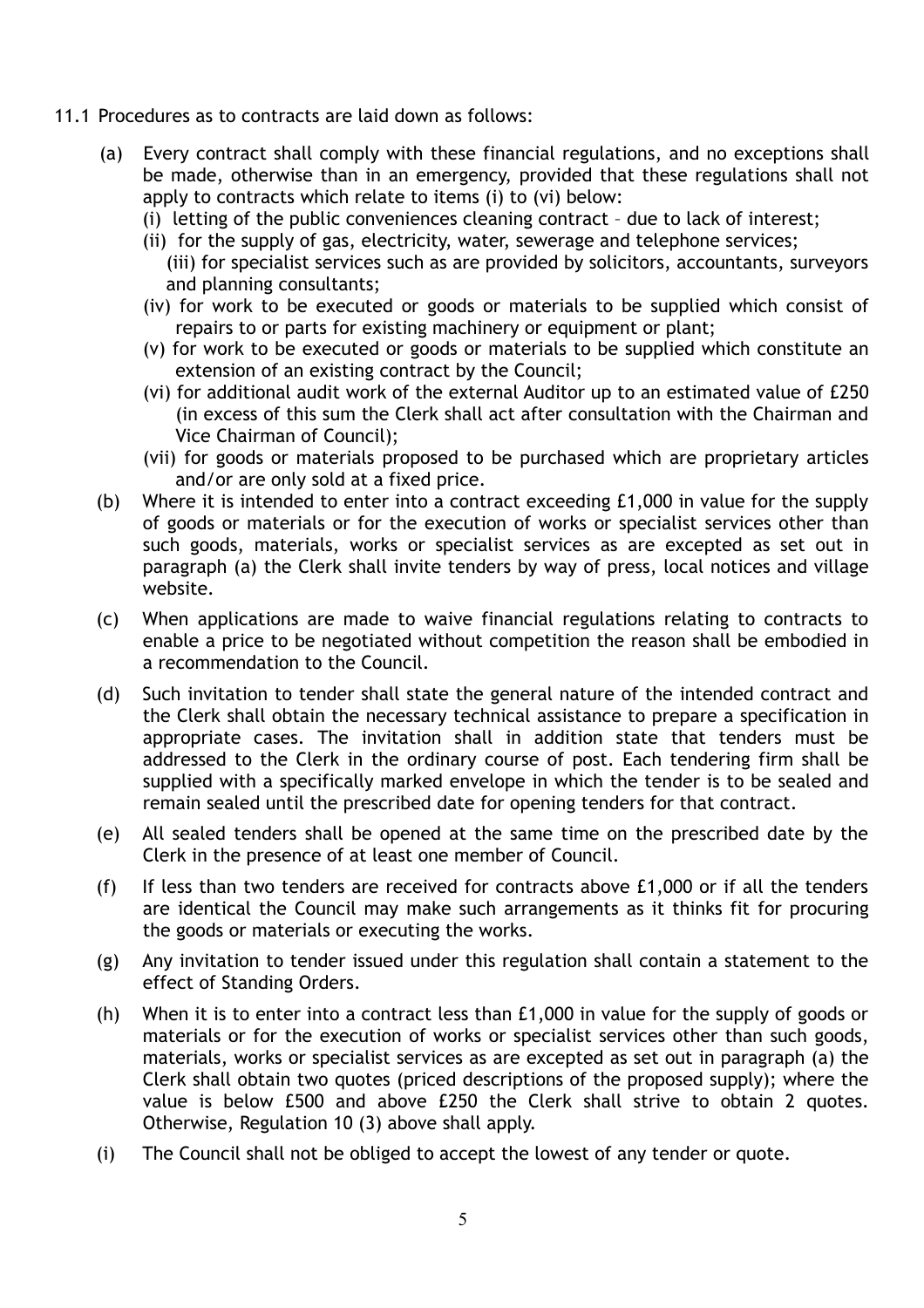## **12. PAYMENTS UNDER CONTRACTS FOR BUILDING OR OTHER CONSTRUCTION WORKS**

- 12.1 Payments on account of the contract sum shall be made within the time specified in the contract by the Clerk upon authorised certificates of the architect or other consultants engaged to supervise the contract (subject to any percentage withholding as may be agreed in the particular contract).
- 12.2 Where contracts provide for payment by instalments the Clerk shall maintain a record of all such payments. In any case where it is estimated that the total cost of work carried out under a contract, excluding agreed variations, will exceed the contract sum of 5% or more a report shall be submitted to the Council.
- 12.3 Any variation to a contract or addition to or omission from a contract must be approved by the Council and Clerk to the Contractor in writing, the Council being informed where the final cost is likely to exceed the financial provision.

#### **13. STORES AND EQUIPMENT**

13.1 Stocks shall be kept at the minimum levels consistent with operational requirements.

#### **14. ASSETS PROPERTIES AND ESTATES**

- 14.1 The Clerk shall make appropriate arrangements for the custody of all title deeds of properties owned by the Council. The RFO shall ensure a record is maintained of all properties owned by the Council, recording the location, extent, plan, reference, purchase details, nature of the interest, tenancies granted, rents payable and purpose for which held in accordance with Accounts and Audit Regulations.
- 14.2 No property shall be sold, leased or otherwise disposed of without the authority of the Council, together with any other consents required by law, save where the estimated value of any one item of tangible movable property does not exceed £50.
- 14.3 The Clerk shall ensure that an appropriate and accurate Register of Assets and Investments is kept up to date. The continued existence of tangible assets shown in the Register shall be verified at least annually, possibly in conjunction with a health and safety inspection of assets.

## **15. INSURANCE**

- 15.1 Following the annual risk assessment (per Financial Regulation 17), the Clerk shall effect all insurances and negotiate all claims on the Council's insurers.
- 15.2 The Clerk shall keep a record of all insurances affected by the Council and the property and risks covered thereby and annually review it.
- 15.3 The Clerk shall be notified of any loss liability or damage or of any event likely to lead to a claim, and shall report these to Council at the next available meeting.
- 15.4 All appropriate employees of the Council shall be included in a suitable fidelity guarantee insurance which shall cover the maximum risk exposure as determined by the Council.

#### **16. RISK MANAGEMENT**

16.1 The council is responsible for putting in place arrangements for the management of risk. The Clerk shall prepare, for approval by the council, risk management policy statements in respect of all activities of the council. Risk policy statements and consequential risk management arrangements shall be reviewed by the council at least annually.